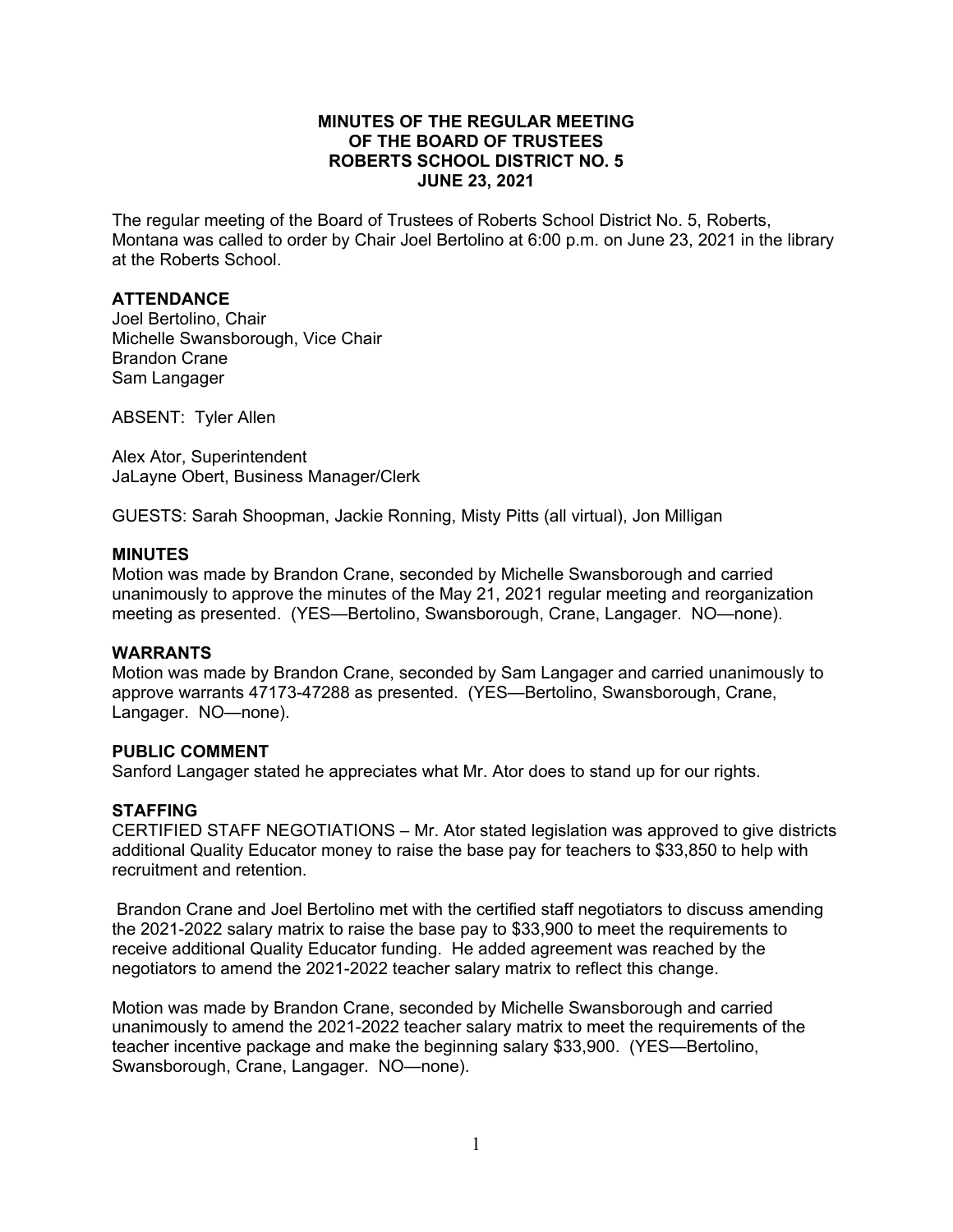# **ACTIVITIES REPORT**

Sarah Shoopman reported the following for activities:

- 1. Boys' track team placed third at divisionals and the girls' team placed sixth with thirteen members advancing to the state meet.
- 2. Ben Kosel place fourth in triple jump at state and Lee Blankenship placed fifth in the 800.
- 3. Rocky volleyball camp went well.
- 4. Rocket basketball camp had 12 elementary/junior high participants and 10 high school participants.
- 5. Class C Caucus was held in Fairmont on June 15.
- 6. Coaches Clinic will be July 28-30 in Great Falls.

## **LITERACY REPORT**

Jackie Ronning reported summer school is up and running, we have a new education consultant, and some staff will be attending a Literacy Conference at Big Sky in September.

## **STAFFING**

RENEWAL OF CLASSIFIED STAFF – Mr. Ator recommended the renewal of the following classified staff: Roly DeVries, Randy DeVries, Jeff Krook, Jim Burows, Lynette Burgan, Erin Koch, Lisa Young, Darryl Grove.

Motion was made by Michelle Swansborough, seconded by Sam Langager and carried unanimously to renew the contracts of classified staff members Roly DeVries, Randy DeVries, Jeff Krook, Jim Burows, Lynette Burgan, Erin Koch, Lisa Young, Darryl Grove. (YES— Bertolino, Swansborough, Crane, Langager. NO—none).

Mr. Ator recommended the non-renewal of classified staff member Kelley Guasp.

Motion was made by Brandon Crane, seconded by Michelle Swansborough and carried unanimously to approve non-renewal of classified staff member Kelley Guasp. (YES— Bertolino, Swansborough, Crane, Langager. NO—none).

Mr. Ator recommended the nonrenewal of classified staff member Erica Cooper.

Motion was made by Michelle Swansborough, seconded by Brandon Crane and carried unanimously to approve non-renewal of classified staff member Erica Cooper. (YES—Bertolino, Swansborough, Crane, Langager. NO—none).

RENEWAL OF ACTIVITIES STIPENDS – Mr. Ator asked for a consent motion for approval of the following activities positions:

| Sarah Shoopman     | AD, Head HS Girls BB coach, Head JR Girls BB coach                    |  |
|--------------------|-----------------------------------------------------------------------|--|
| Peter Wisniewski   | <b>Facilities Director</b>                                            |  |
| <b>Brian Frank</b> | <b>BPA Advisor</b>                                                    |  |
| Darryl Grove       | <b>FFA Advisor</b>                                                    |  |
| Sam McCrone        | Head Cross Country coach, Head HS Boys BB coach, Asst. track<br>coach |  |
| Jacqui Jessen      | Head JH Volleyball coach, Asst. JH Boys BB coach                      |  |
| Alex Ator          | Head JH Boys BB coach                                                 |  |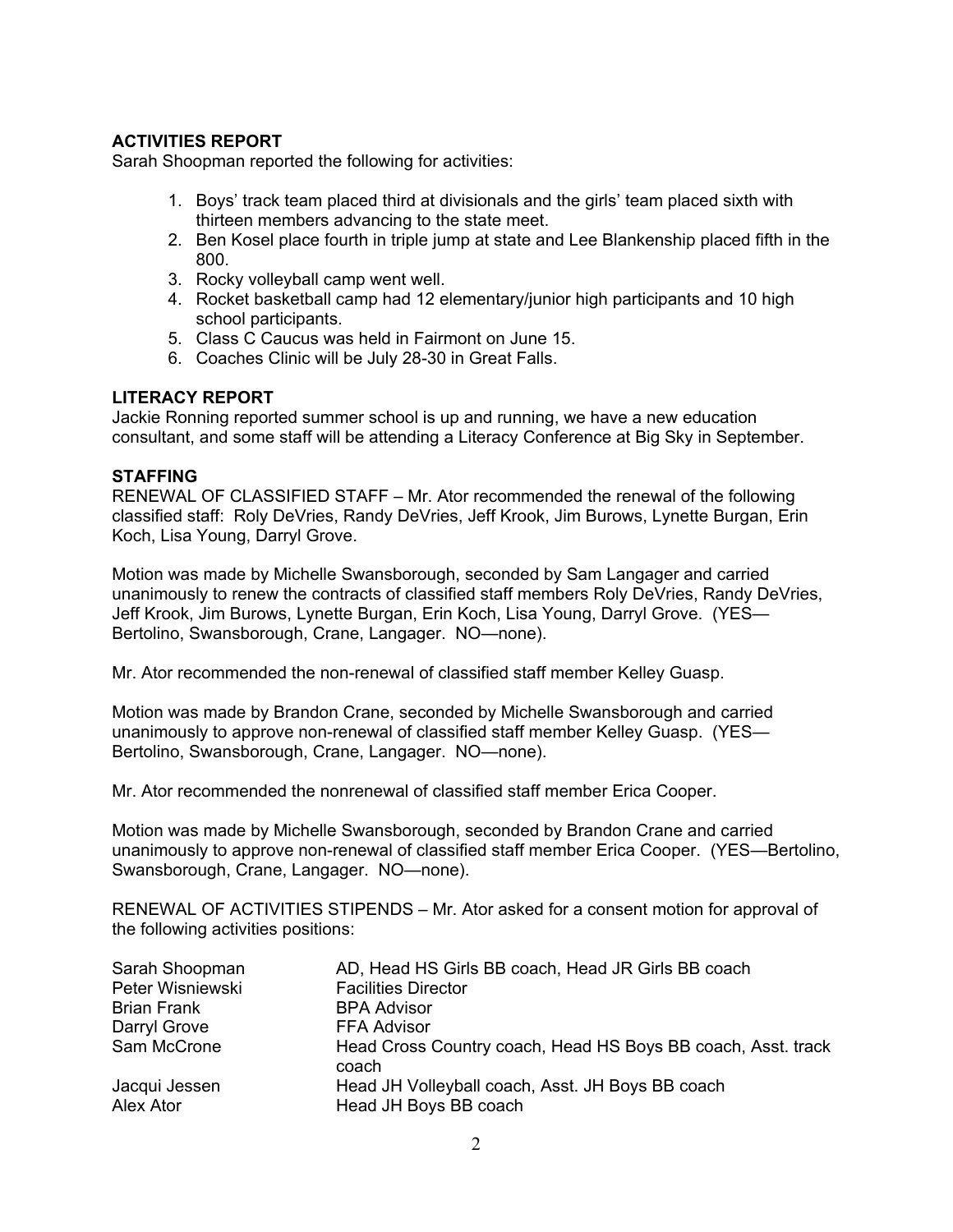Shannyn Wilson **Asst. HS Girls BB coach, Asst. JH Girls BB** Coach, Head Track Coach

Brandon Crane stated the Activities Director should also receive longevity like head high school coaches.

Consent action motion was made by Brandon Crane, seconded by Sam Langager and carried unanimously to approve the activities positions as recommended by the superintendent and to grant the Athletic Director position longevity. (YES—Bertolino, Swansborough, Crane, Langager. NO—none).

Motion was made by Michelle Swansborough, seconded by Brandon Crane and carried to approval the renewal of Melissa Bertolino as Head HS Volleyball coach and Theresa Kosel as Asst. HS Volleyball coach. (YES—Swansborough, Crane, Langager. NO: none. Abstained: Bertolino (conflict of interest).)

Motion was made by Sam Langager, seconded by Brandon Crane and carried to approve the renewal of JR Swansborough as Asst. HS Boys BB coach. (YES—Bertolino, Crane, Langager. NO—none. Abstained—Swansborough (conflict of interest).)

NEW HIRES – Mr. Ator stated we have an applicant for a custodial position who would like to start in August and recommended hiring Michael Estomo for a custodial position beginning in August with 90 days probation.

Motion was made by Michelle Swansborough, seconded by Brandon Crane and carried unanimously to approve hiring Michael Estomo for a custodial position beginning in August with 90 days probation. (YES—Bertolino, Swansborough, Crane, Langager. NO—none).

Motion was made by Brandon Crane, seconded by Sam Langager and carried unanimously to approve hiring Kelly Songstad as Head Cook at \$15.50 per hour with 90 days probation. (YES—Bertolino, Swansborough, Crane, Langager. NO—none).

VACANT POSITIONS – Mr. Ator stated we haven't filled the music teaching position.

#### **NEW BUSINESS**

CONSIDERATION OF SABBATICAL FOR 2022-2023 – Mr. Ator stated Jon Milligan has asked to speak to the board about the possibility of taking a sabbatical. He stated this would be a pilot project and not a negotiated item. He asked that the board listen to what Mr. Milligan has to say and then appoint a committee to consider it.

Jon Milligan stated he loves it in Roberts but he and has wife have been looking for ways to serve and have the opportunity to go to Cameroon to help with a school there. He stated the need there is huge and they have committed to serving for two years beginning in 2022 after which they hope to return to Roberts.

A committee made up of Mr. Ator, Mr. Milligan, Mr. Crane and Mrs. Swansborough will meet to consider the sabbatical request.

PROCLAMATION AND RESOLUTION TO AMEND BUILDING RESERVE BUDGET – Mr. Ator asked for approval of the Budget Amendment Proclamation, Budget Amendment Resolution,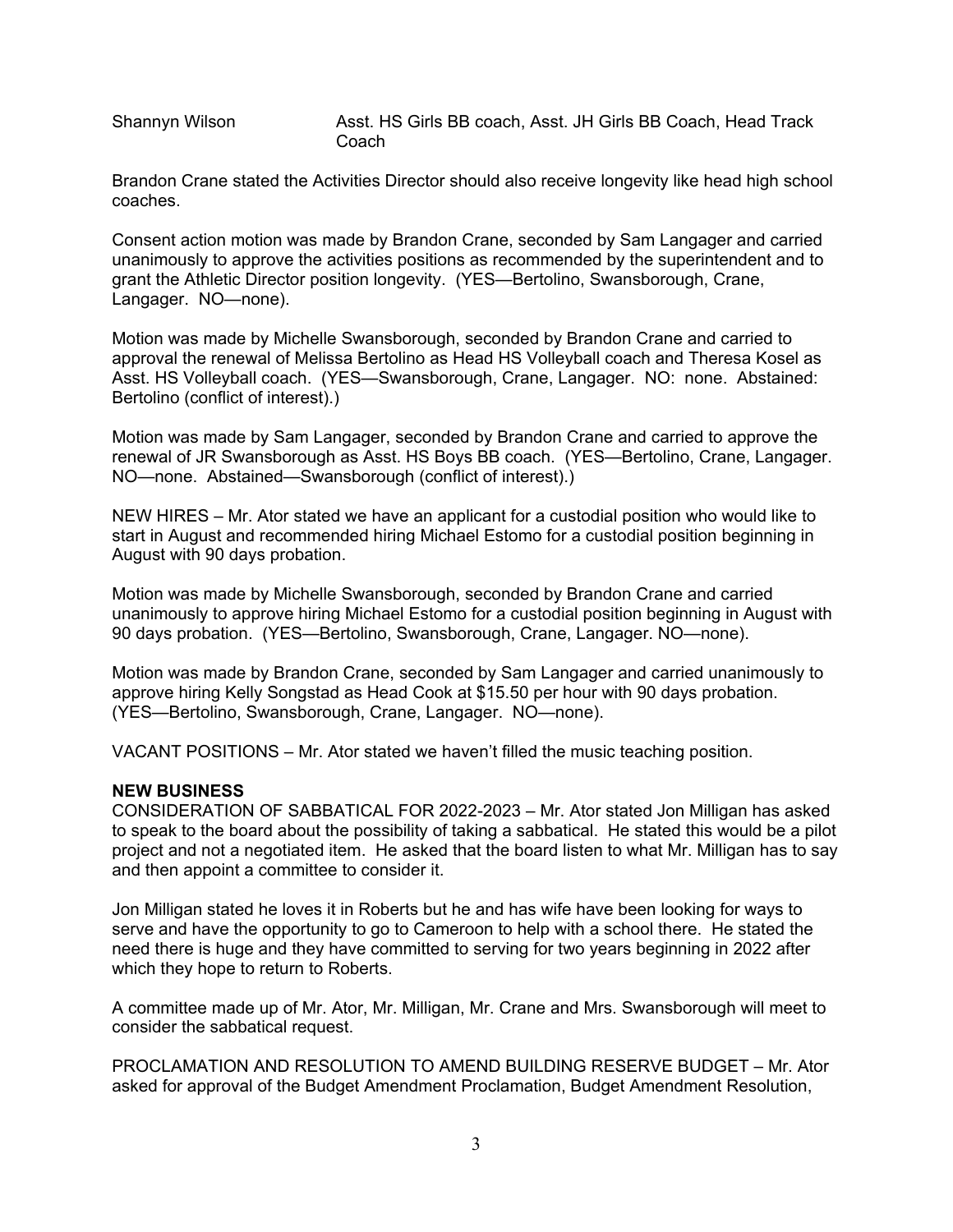and Resolution for Fund Transfer to transfer money from the Bus Depreciation Fund to the Building Reserve Fund for a safety issue (see attached).

Motion was made by Michelle Swansborough, seconded by Brandon Crane and carried unanimously to approve the Budget Amendment Proclamation as presented. (YES—Bertolino, Swansborough, Crane, Langager. NO—none).

Motion was made by Brandon Crane, seconded by Michelle Swansborough and carried unanimously to approve the Budget Amendment Resolution as presented. (YES—Bertolino, Swansborough, Crane, Langager. NO—none).

Motion was made by Michelle Swansborough, seconded by Brandon Crane and carried unanimously to approve the Resolution for Fund Transfer as presented. (YES—Bertolino, Swansborough, Crane, Langager. NO—none).

CONTINUATION OF SERVICES PLAN - Mr. Ator stated for the ESSER 2 and 3 applications, we need to have a formalized continuation of the services plan posted on our website.

Motion was made by Michelle Swansborough, seconded by Sam Langager and carried unanimously to approve the continuation of services plan to be posted on the website. (YES—Bertolino, Swansborough, Crane, Langager. NO—none).

BUS RIDES TO BOYS AND GIRLS CLUB (SUMMER ONLY) – Mr. Ator stated we have approval to use the Literacy Grant to pay for transportation to the Boys and Girls Club this summer and asked for a motion in support of that.

Motion was made by Brandon Crane, seconded by Michelle Swansborough and carried unanimously to approve the use of grant funds to provide transportation to the Boys and Girls Club this summer. (YES—Bertolino, Swansborough, Crane, Langager. NO—none).

#### **OLD BUSINESS**

PROCUREMENT CARDS – Mr. Ator stated the procurement cards are here and have been activated.

SPRING ORDERS – Mr. Ator stated the unexpended balance in the General Fund is \$76,468.49 and requested permission to expend it as outlined in the spreadsheet (see attached).

Motion was made by Michelle Swansborough, seconded by Sam Langager and carried unanimously to approve the expenditures from the General Fund as outlined by the superintendent (see attached). (YES—Bertolino, Swansborough, Crane, Langager. NO none).

Motion was made by Michelle Swansborough, seconded by Sam Langager and carried unanimously to approve the bid from K-B Chemical in the amount of \$4737.53 to be paid from the School Foods Budget for a new dishwasher. (YES—Bertolino, Swansborough, Crane, Langager. NO—none).

#### **SUPERINTENDENT REPORT**

NEXT MEETING – Mr. Ator stated the next meeting is scheduled for July 21, 2021.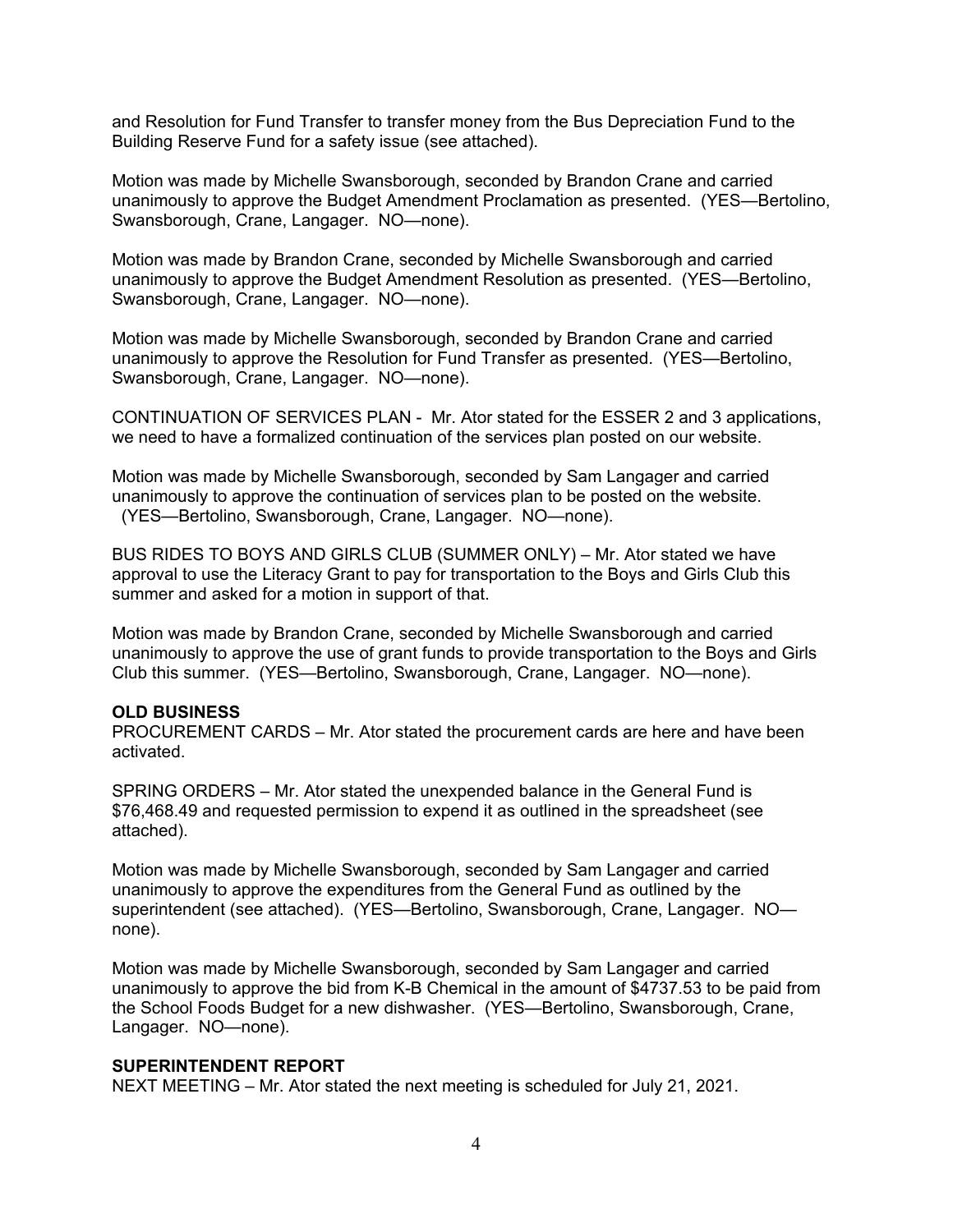# **CLERK EVALUATION**

Mr. Bertolino called for a closed session 7:52 p.m. to conduct the clerk's evaluation, stating the next item concerns an individual and it is his determination that the individual's rights to privacy supersede the public's right to know. He returned the meeting to regular session at 8:02 p.m.

## **ADJOURNMENT**

Mr. Bertolino called for adjournment at 8:04 p.m.

\_\_\_\_\_\_\_\_\_\_\_\_\_\_\_\_\_\_\_\_\_\_\_\_\_\_\_\_\_\_\_\_\_\_ \_\_\_\_\_\_\_\_\_\_\_\_\_\_\_\_\_\_\_\_\_\_\_\_\_\_ **Board Chair** District Clerk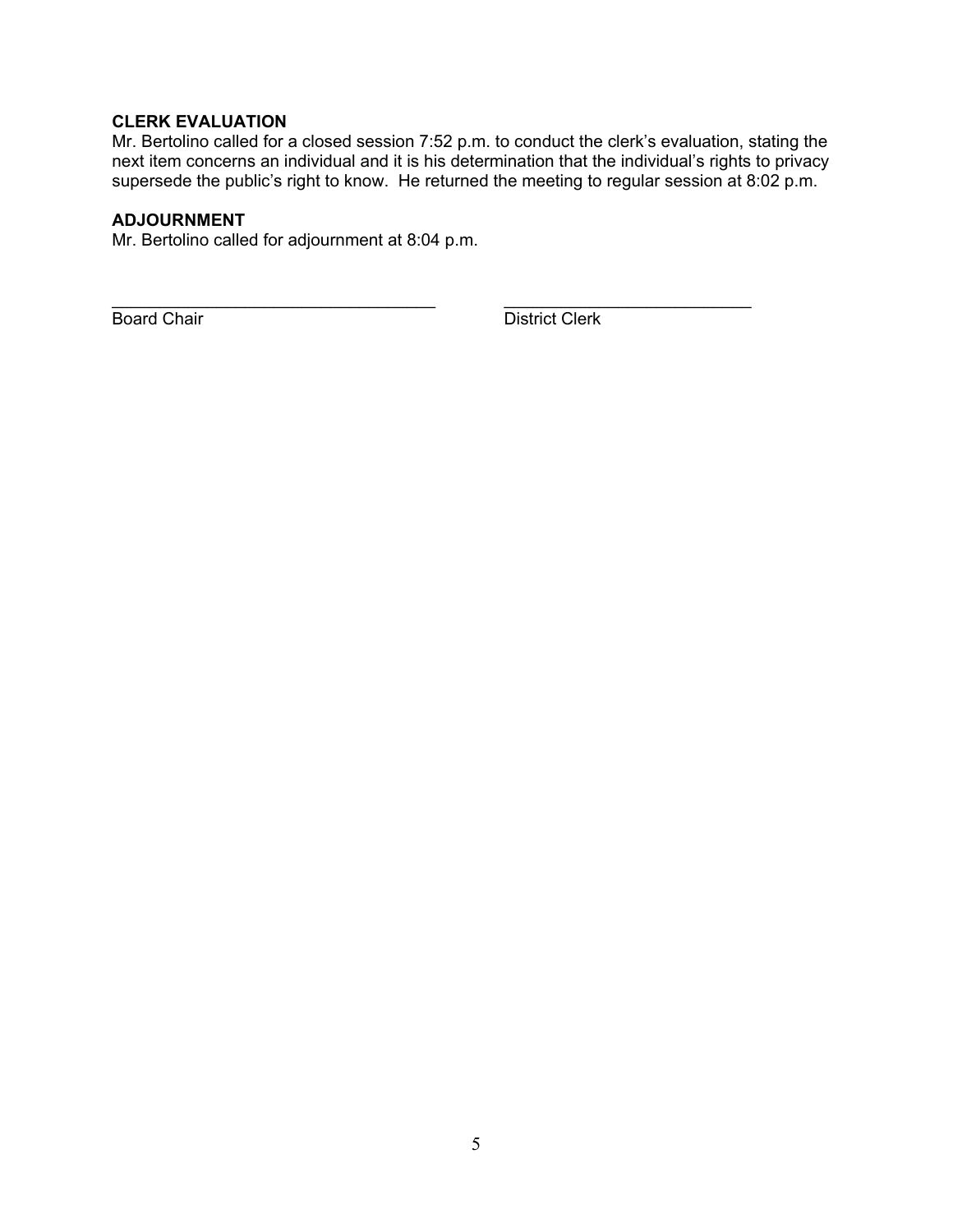# **BUDGET AMENDMENT RESOLUTION ROBERTS SCHOOL DISTRICT #5 CARBON COUNTY**

At a regular meeting of the board of trustees of School District No. 5, Carbon County, Montana, held June 23, 2021 at 6:00 p.m. in the library of the Roberts School, the following resolution was introduced:

WHEREAS, the trustees of School District No. 5, Carbon County, Montana, have made a determination that as a result of an unanticipated safety issue of a catastrophic failure in the main sewer pipes, the district's budget for the building reserve fund does not provide sufficient financing to properly maintain and support the district for the entire current school year; and

WHEREAS, the trustees have determined that an amendment to the K-12 building reserve fund budget in the amount of \$86,450.00 is necessary under the provision of Section 20-9-161(6a), MCA; for the purpose of repairing the main sewer pipes.

WHEREAS, the anticipated source of financing the budget amendment expenditures shall be the bus depreciation fund;

THEREFORE BE IT RESOLVED that the Board of Trustees of School District No. 5,

Carbon County, Montana, proclaims a need for an amendment to the K-12 building reserve fund budget for fiscal year 2021 in the amount of \$86,450.00 under Section 20-9-161(6a), MCA, for the purpose identified above, and;

BE IT FURTHER RESOLVED that the Board of Trustees of School District No. 5, Carbon County, Montana, will meet at 6:00 p.m. at the Roberts School Library, 106 E. Maple, Roberts, Montana, on June 23, 2021, for the purpose of considering and adopting the budget amendment.

| Print Chairperson's Name           | Signature of Chairperson                                                      | Date    |
|------------------------------------|-------------------------------------------------------------------------------|---------|
| Print District Clerk's Name        | Signature of District Clerk                                                   | Date    |
| DATE BUDGET AMENDMENT WAS ADOPTED: | List budget amendment expenditure line items and amounts: 261-100-4600-725 in | . 2021. |

the amount of \$86,450.00.